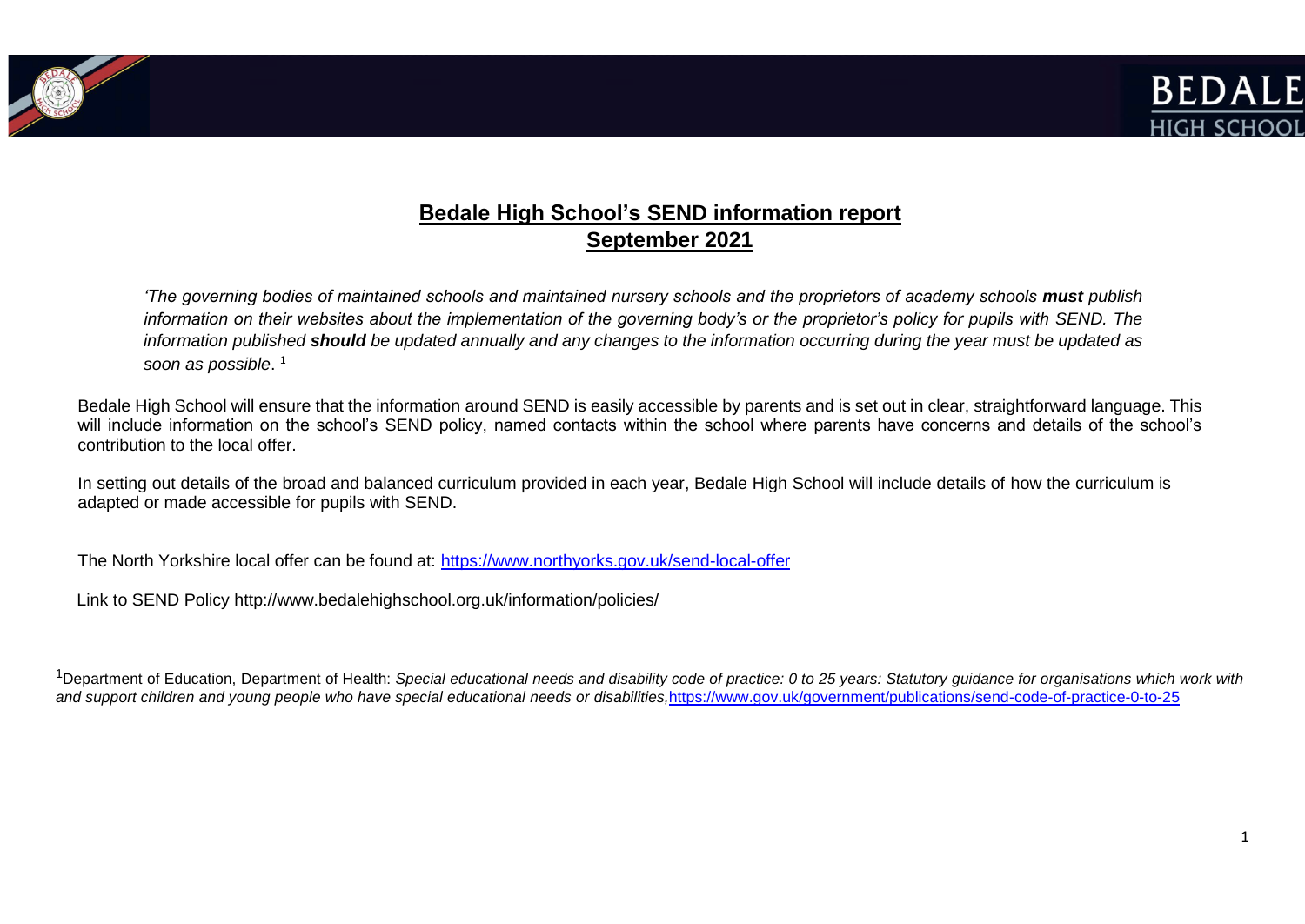## **1. What kinds of SEND are provided for in your school?**

Bedale High School welcomes and provides for children with a wide range of special educational needs:

- Cognition and Learning
- Social, Emotional and Mental Health
- Communication and Interaction (including ASD, SLCN)
- Sensory and Physical

If a parent of a pupil with an Education, Health and Care Plan requests a place at the school, the child's needs and provision are considered and where possible, is welcomed and strategies are sought to meet needs within a mainstream setting.

# **2. What policies do you have for identifying children and young people with SEND? How do you assess their needs? To whom should I speak about my child's SEND?**

## Identifying Special Educational Needs.

Bedale High School identifies SEND by:

- Liaising with primary schools
- Baseline assessments
- Working with and seeking advice from external agencies such as educational psychologists and specialist teachers etc
- Information received LA, primary schools, data, parents, pastoral team, external agencies, previous school file and teacher cause for concerns
- Parent feedback/transition forms

Where Bedale High School feels that something additional or different is needed to support your child because they have SEND they will discuss this carefully with you. This information will be recorded in a document for you and your child, known as an Individual Provision Map (IPM). This includes:

- details of any strategies being used to support your child in class;
- details of any extra support or interventions for your child
- details of any strengths/interests of your child
- details of any targets your child is working towards
- any extra information that will be useful for staff

Most pupils will benefit and thrive from SEND support (K code), but some pupils who need higher levels of support, or who have complex needs, may need to be assessed for an Education, Health and Care Plan (EHCP). School will work with parents through this process where necessary.

If you have any queries you should first contact the relevant form tutor or the SENCo – Alison Knight.

All can be contacted on the following email address [admin@bedalehighschool.org.uk](mailto:admin@bedalehighschool.org.uk) or email addresses are on the school website.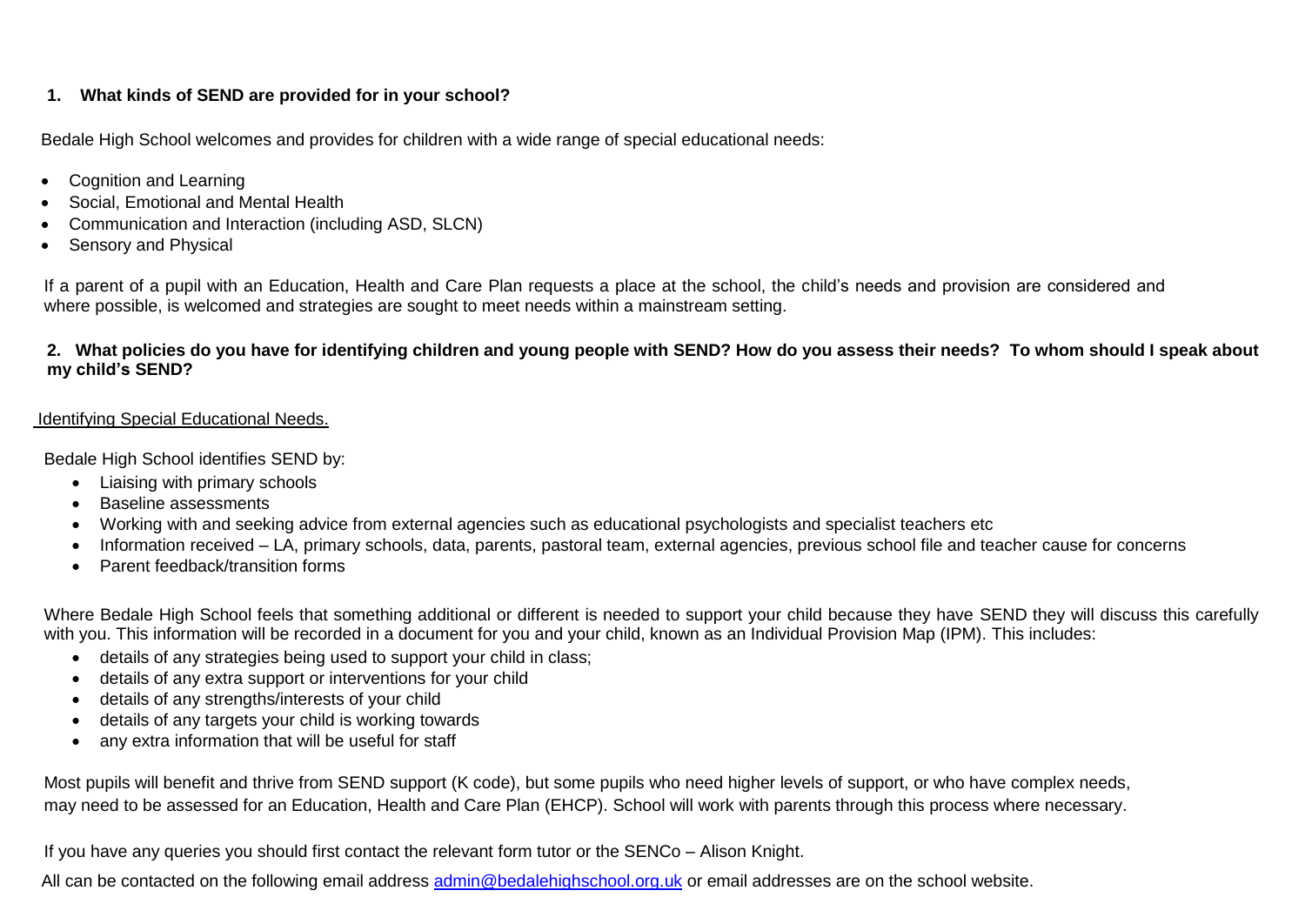## **3. What arrangements do you have for consulting with parents of children with SEND and involving them in their child's education?**

Bedale High School communicates regularly with parents, usually once a term (in correlation with assessment points), to discuss how well their child is doing. The school listens to what parents have to say and respond to it. This will allow the school to regularly explain to you where your child is in their learning, and to work with you to ensure the most appropriate targets are set to ensure progress. For pupils with SEND it is vital that parents and school work together closely. Your knowledge and understanding of your child's needs is essential to support the school in making the best provision for them. This also takes account of you and your child's hopes, personal goals and interests. Regular interim reviews are also held to discuss ongoing action plans.

On-going communication with school may include:

- contact to keep you informed of things that are going well or particular successes as part of interim reviews
- communication to update you on your child's progress and whether the support is working
- clear information about the impact of any interventions and results from baseline assessments
- guidance for you to support your child's learning at home and/or feedback from external agencies
- feedback from staff or external agencies

## **4. What arrangements do you have in place in your school to consult with young people with SEND and how do you involve them in their education?**

Bedale High School will obtain the views of all children (pupil voice) to shape all provision in school. In addition, it is vital that the views and aspirations of children and young people with SEND are listened to and they are supported to achieve their aspirations as far as possible. Bedale High School's Senior leaders, faculty leaders, Heads of Key Stage, Governors and SENDCo undertake pupil voice and consult with children on a regular basis. We also ensure that if there is a need for pupil voice through student council or pupil panels that these processes are inclusive of all pupils.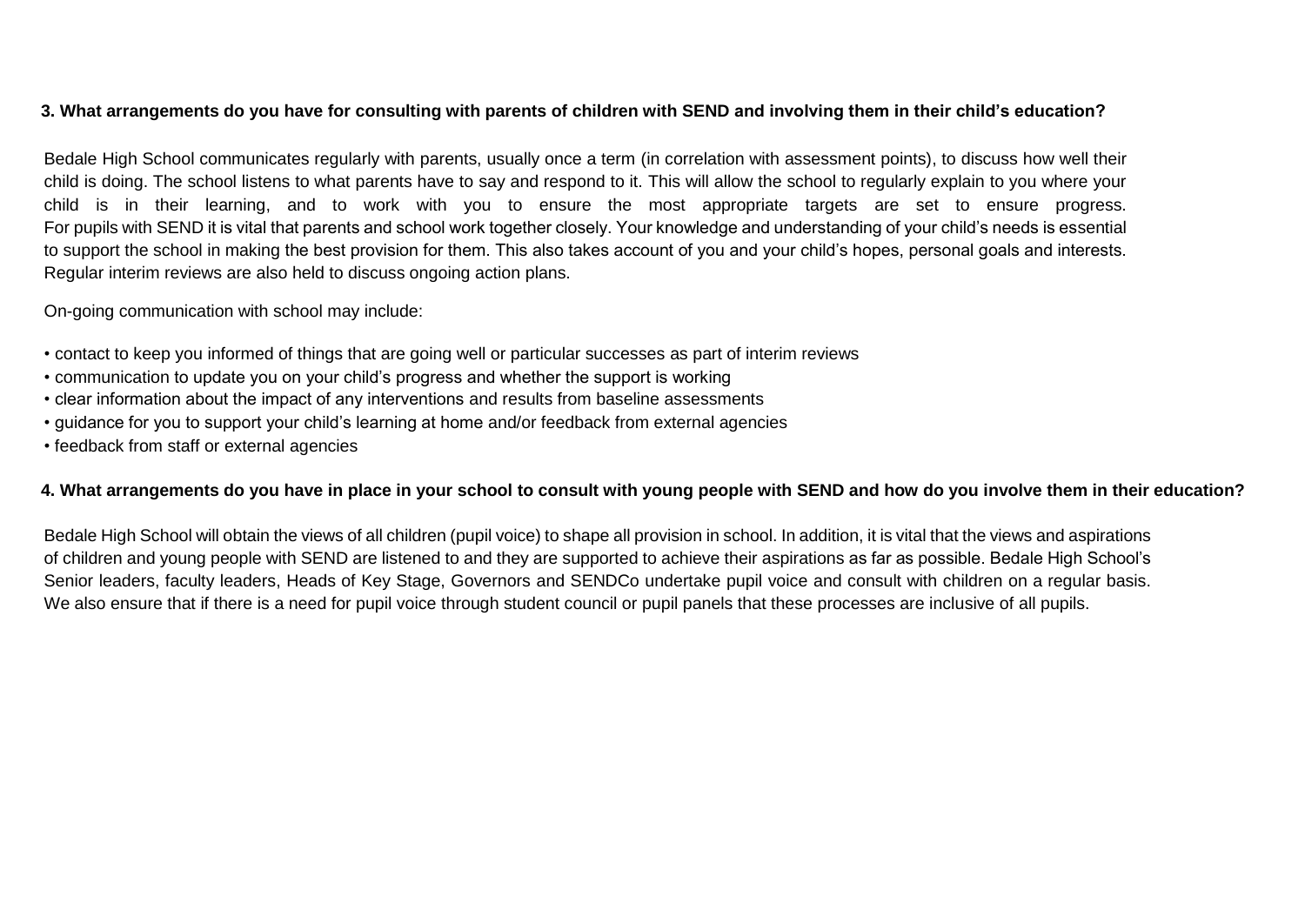#### **5. What arrangements are in place for assessing and reviewing children and young people's progress towards outcomes? What opportunities are available to enable you to work with parents and young people as part of this assessment and review?**

All pupils with SEND should make at least expected progress from their starting point, in line with their peers. Bedale High School will explain how it will be monitoring your child's progress to ensure that it is at least in line with expectations through Parents' Evenings and progress reports. This will usually include progress made with personal targets, and overall progress on the curriculum.

Bedale High School also uses Individual Provision Maps. An Individual Provision Map is a document that summarises the support that has been given to a pupil over a period of time – both at quality first teaching level and also possible extra interventions. It outlines recommendations for staff to be able to support the pupil in lesson. Details are also included on the pupil's additional needs. Interim reviews are also held to track progress – both academic and social. If a child has an EHCP then parent and pupil views are a statutory part of the Annual Review process.

# **6. What are the arrangements for supporting children and young people in moving between phases of education and in preparing for adulthood? How do you ensure that as young people prepare for adulthood the desirable outcomes reflect their ambitions, which could include higher education, employment, independent living and participation in society?**

Bedale High School's SENDCo will arrange an appropriate transition review in plenty of time before any move and other settings arrange these with us too (where appropriate). Staff from the receiving setting will be invited to attend. Transition meetings and visits will be arranged for the pupil or student, sometimes accompanied by a member of staff that is known to them. The pupil will receive as much transition work as they feel necessary. The SENDCo also refers to guidance around preparation for adulthood from NYCC and other specialist staff.

## **7. What is Bedale High School's approach to teaching children and young people with SEND?**

High quality support for teaching and learning within mainstream lessons is the most important factor in helping pupils with SEND to make good progress alongside their peers. There may be occasions when the Bedale High School feels that some additional support within lessons may help your child to make better progress. This is by no means always the case. However, if some additional small group or one to one support within lessons is planned, the school will explain how this will work, what the aims of this support will be and how and when the impact of this support will be reviewed. Most importantly, this support should be aiming to make your child more independent in lessons and enable them to have the skills to be successful independent young people.

Bedale High School uses a range of evidence based interventions to support pupils with SEND to make better progress. Interventions are structured learning programmes. We are will be able to explain to you:

- what interventions your child is receiving and what are the intended learning/holistic outcomes
- when any interventions will be delivered and for how many weeks
- who will be delivering the interventions (a well-trained Teaching Assistant) and where (e.g. in class or outside the classroom)
- how the interventions will relate to and support learning in the classroom or other targets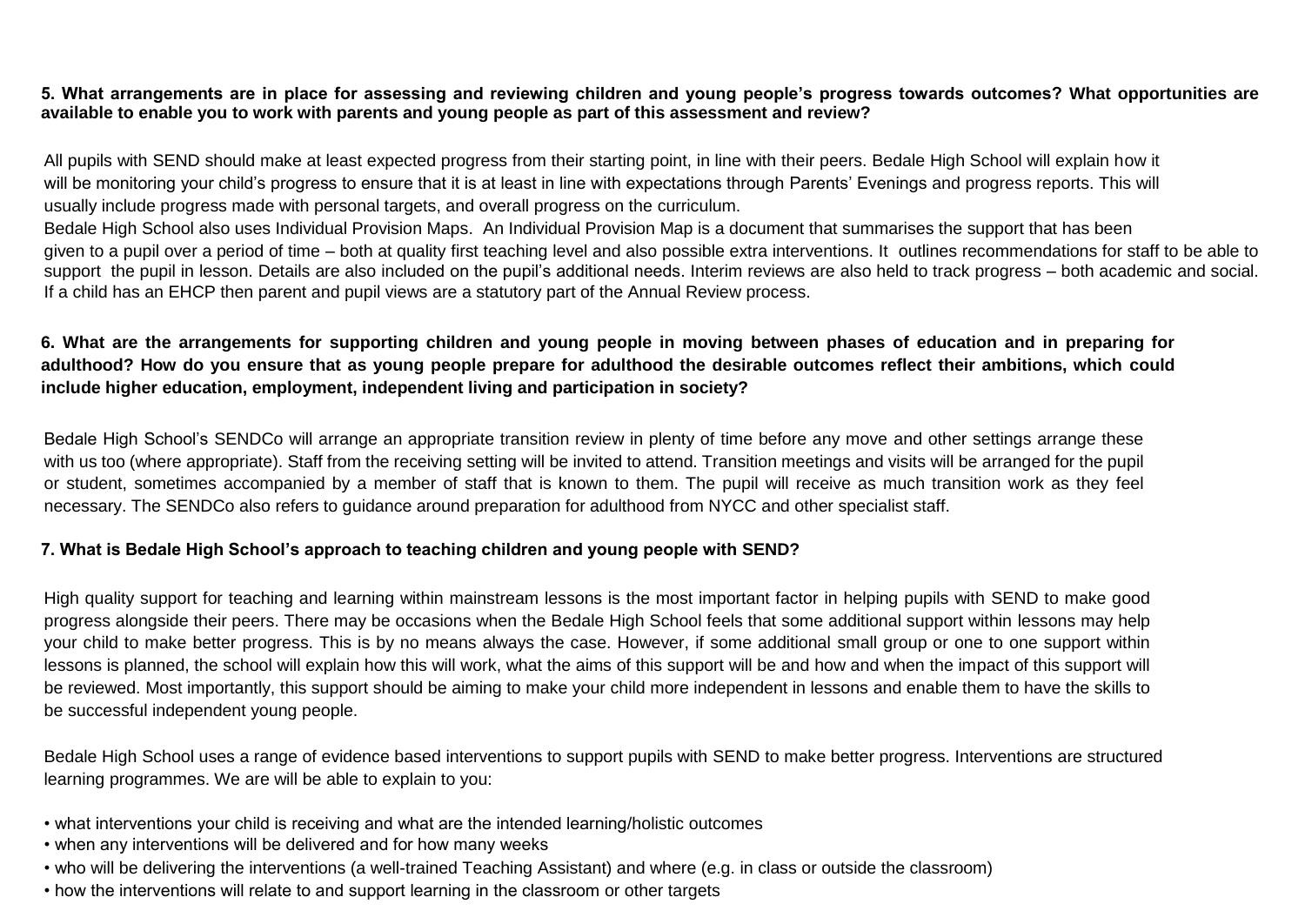• how they will be monitored closely to make sure they are helping your child to make accelerated progress

#### **8. What sort of adaptations are made to the curriculum and the learning environment of children and young people with SEND?**

Bedale High School support staff and classroom teachers will be informed by information distributed by the SENDCo and the pupils' IPM to help address your child's needs within lessons and unstructured times. The Individual Provision MAP (IPM) and supporting documentation will outline many of these strategies. Some children with a high level of need may also need an Education, Health and Care Plan or a health care plan, which may include a risk assessment. Adaptations made to the curriculum and the learning environment of children with SEND are put into place based on the available resources and advice that school has access to.

#### **9. What sort of expertise for supporting children and young people with SEND do you currently have in Bedale School? How do you ensure that the expertise and training of staff to support children and young people with SEND is current? How do you access and secure further specialist expertise?**

All staff receive regular training to enable them to meet a range of SEND. Teachers and Teaching Assistants have generic training and specific training to meet individual needs as necessary. The SENDCo keeps updated through the SENDCo network and other CPD opportunities and disseminates where appropriate. Bedale High School will make good use of their SEND funding to meet a range of need and to update staff. However, if a pupil has particular needs and the school has exhausted its repertoire, specialist support will be sought promptly in liaison with the Local Authority and the Inclusive Education Service/Hubs. Bedale High School is also part of the Yorkshire Teaching School Alliance and so benefits from sharing good practice in this forum. Where necessary, external and costed training will be sought to meet the needs of pupils and particular needs.

## **10. How do you evaluate the effectiveness of the provision made for children and young people with SEND?**

The progress and attainment of all children is carefully monitored and reported to parents. Bedale High School will explain how we track pupil progress. If a child is provided with additional and different provision/interventions Bedale High School will carefully monitor the impact using a variety of methods. During planning meetings with parents and where possible the child the SENDCo/designated member of staff will explain what the expected impact will be by the time the intervention is reviewed and how this will be measured. We use Individual Provision Maps to capture this information, which is written (or updated) after your meeting.

The school will evaluate the impact of all interventions and whether they have a strong evidence base of effectiveness. Provision regularly used in-class (known as Quality First Teaching), will be evaluated regularly by the Senior Leadership Team and Heads of Faculty. The school will be able to describe how this is undertaken in the Teaching and Learning policy, through Faculty Reviews and Performance Management.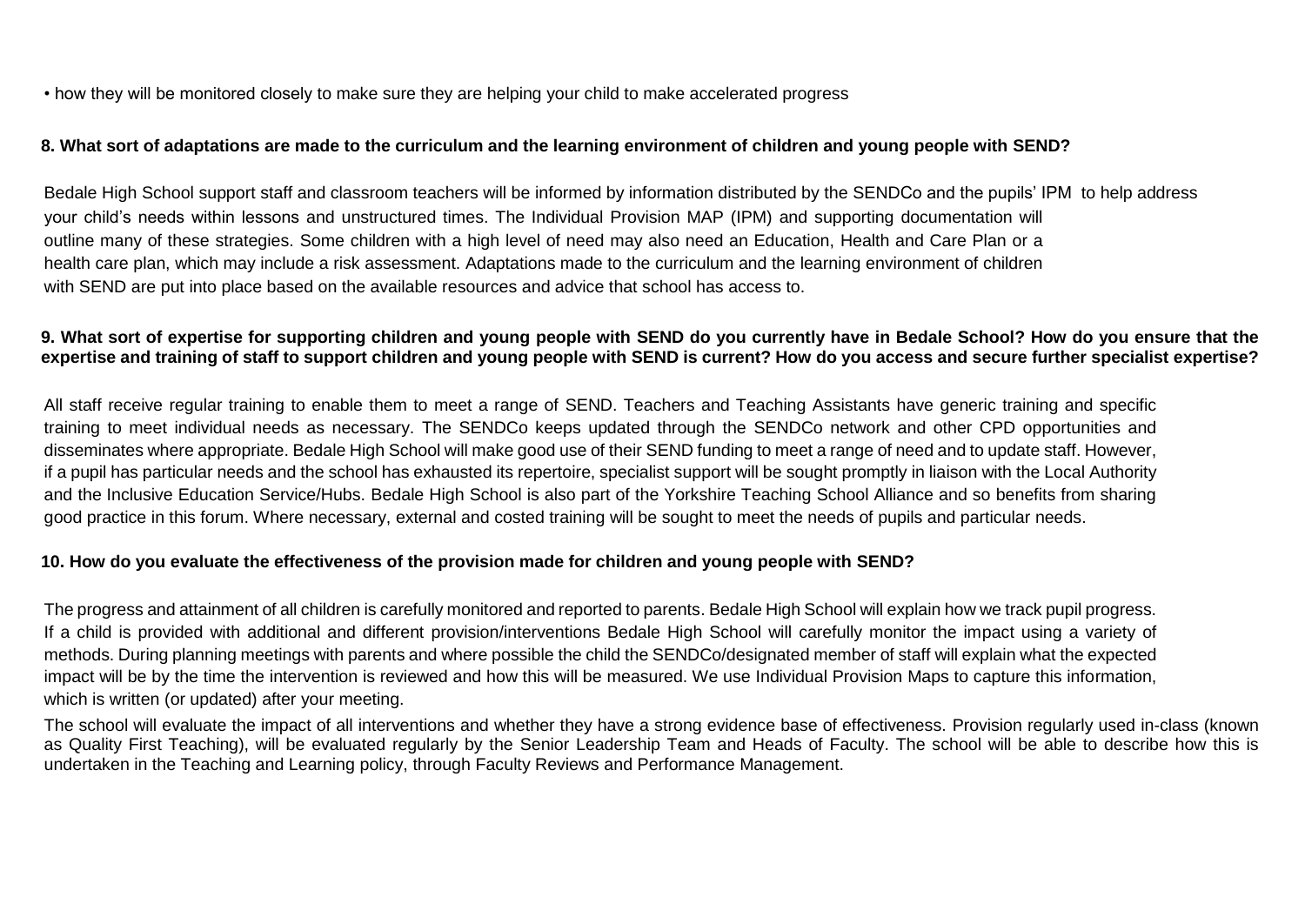**11. How are children and young people with SEND enabled to engage in activities available with children and young people in the school who do not have SEND?**

The school's policies state that all pupils are actively included in a wide range of curriculum and extra-curricular activities, including school trips. The appropriate support, risk assessments and adjustments would be made where necessary and each individual case will be assessed from an inclusive and safeguarding point of view.

#### **12. How do you support children and young people with SEND to improve their emotional and social development? Please explain the extra pastoral support arrangements for listening to the views of children and young people with SEND and measures to prevent bullying.**

An inclusive PSHE provision is weaved through our curriculum, our core values and through quality first provision through a child's form tutor. Further pastoral support is available from the SEND team, Pastoral Team and external agencies. For example, where a need for direct intervention is identified, Bedale High School will provide targeted support using a range of interventions. For example, there is small group social skills intervention, peer to peer support, restorative practice, signposting to external agency support (i.e Healthy Child Team, Kooth, Buzz Us, [www.thegoto.org\)](http://www.thegoto.org/). Where necessary, THRIVE work could be applied and a referral to the Communication and Interaction Hub or the SEMH Hub could be made. We also have a mental health policy within school which details our commitment to our Mental Health Provision.

# **13. How does Bedale High School involve other bodies, including health and social care bodies, local authority support services and voluntary sector organisations, in meeting children and young people's SEND and supporting their families?**

The Local Authority offers a range of specialist support and outreach services through the Inclusive Education Service/Hubs and the Ladder of Intervention that include Educational Psychologists, Early Help and other traded services to help schools to deliver appropriate support and interventions. Other specialists such as Speech and Language Therapists, CAMHS, Occupational Therapists etc can also support schools in this. If the school feels that the involvement of another agency (a multi agency approach) will help them to meet your child's needs you will be informed and asked to give your consent for any referral made.

#### **14. What are the arrangements for handling complaints from parents of children with SEND about the provision made at Bedale High School?**

Complaints about SEND provision should follow the general complaints procedure. It is always best to approach the form tutor, teacher or Assistant Headteacher for Inclusion first, to see if your concerns can be immediately addressed. If you still feel that your view has not been listened to or answered to your satisfaction you can make a formal complaint by writing to the chair of governors at the school.